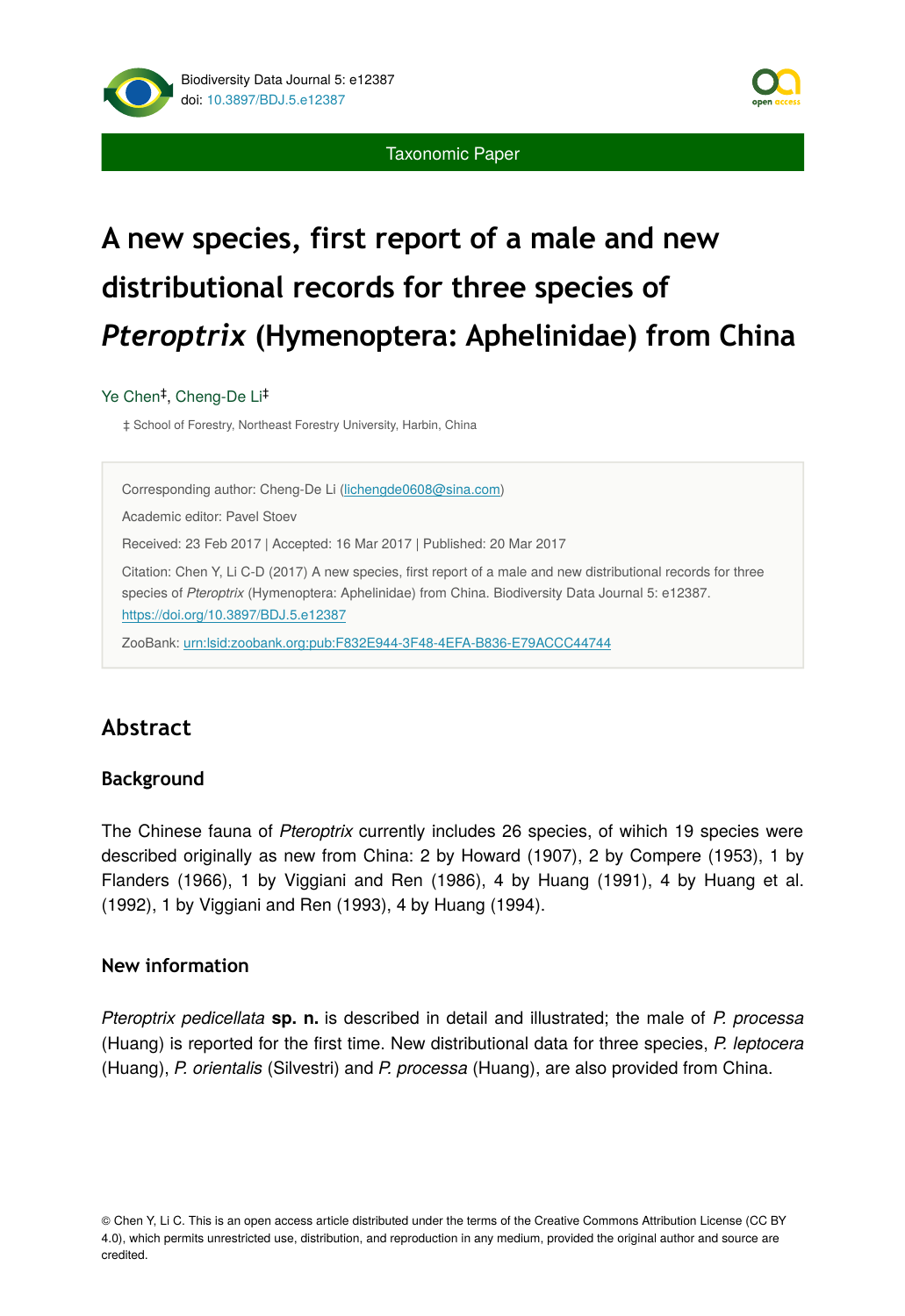# **Keywords**

*Pteroptrix pedicellata*, Chalcidoidea, Coccophaginae, taxonomy.

# **Introduction**

The genus *Pteroptrix* was established by Westwood (1833) with *Pteroptrix dimidiatus* Westwood as the type species and currently comprises 71 valid species (Noyes 2016). All the species of the genus are parasitoids of armoured scale insects (Hemiptera: Diaspididae) which are economically important pests. The taxonomy of the genus had been highly controversial for a long time until Viggiani and Garonna (1993) proposed *Archenomus* Howard and *Aphelosoma* Nikol'skaya as synonyms of *Pteroptrix*. Faunal contributions to the systematic study of the genus had been made by several authors, such as Hayat (1979) on the Australian fauna; Prinsloo and Neser (1990) on the southern Afrotropical fauna; Nikol'skaya and Yasnosh (1966), Viggiani and Garonna (1993) on the European fauna; Abd-Rabou (2002) on the Egyptian fauna; Myartseva (2009) on the Mexican fauna; Hayat (1998), Hayat and Khan (2010) on the Indian fauna; Huang (1994) on the Chinese fauna.

# **Materials and methods**

All specimens in the present study were collected by sweeping, or yellowpan trapping, then dissected and mounted in Canada balsam on slides following the method described by Noyes (1982). Photographs were taken with a digital CCD camera attached to an Olympus BX51 compound microscope and final modifications to the images were made using Adobe Photoshop. Most measurements were made from slide-mounted specimens using a reticle eyepiece in a microscope, except the total body length (excluding the ovipositor) which was measured from alcohol-preserved specimens before being dissected. All measurements are given in micrometres (μm) except body length which is measured in millimetres (mm). Scale bars are 100μm except those which are specifically indicated. All the specimens listed below are deposited in Northeast Forestry University, Harbin, China.

Terminology follows Hayat (1998) except mesosoma is used for the thorax plus propodeum and metasoma for the petiole plus gaster. The following abbreviations are used in the text:

- F1−3: funicle segments 1−3
- C1−3: clava segments 1−3
- OAL: distance between a posterior ocellus and the anterior ocellus
- OCL: distance between a posterior ocellus and occipital margin
- OOL: distance between a posterior ocellus and eye margin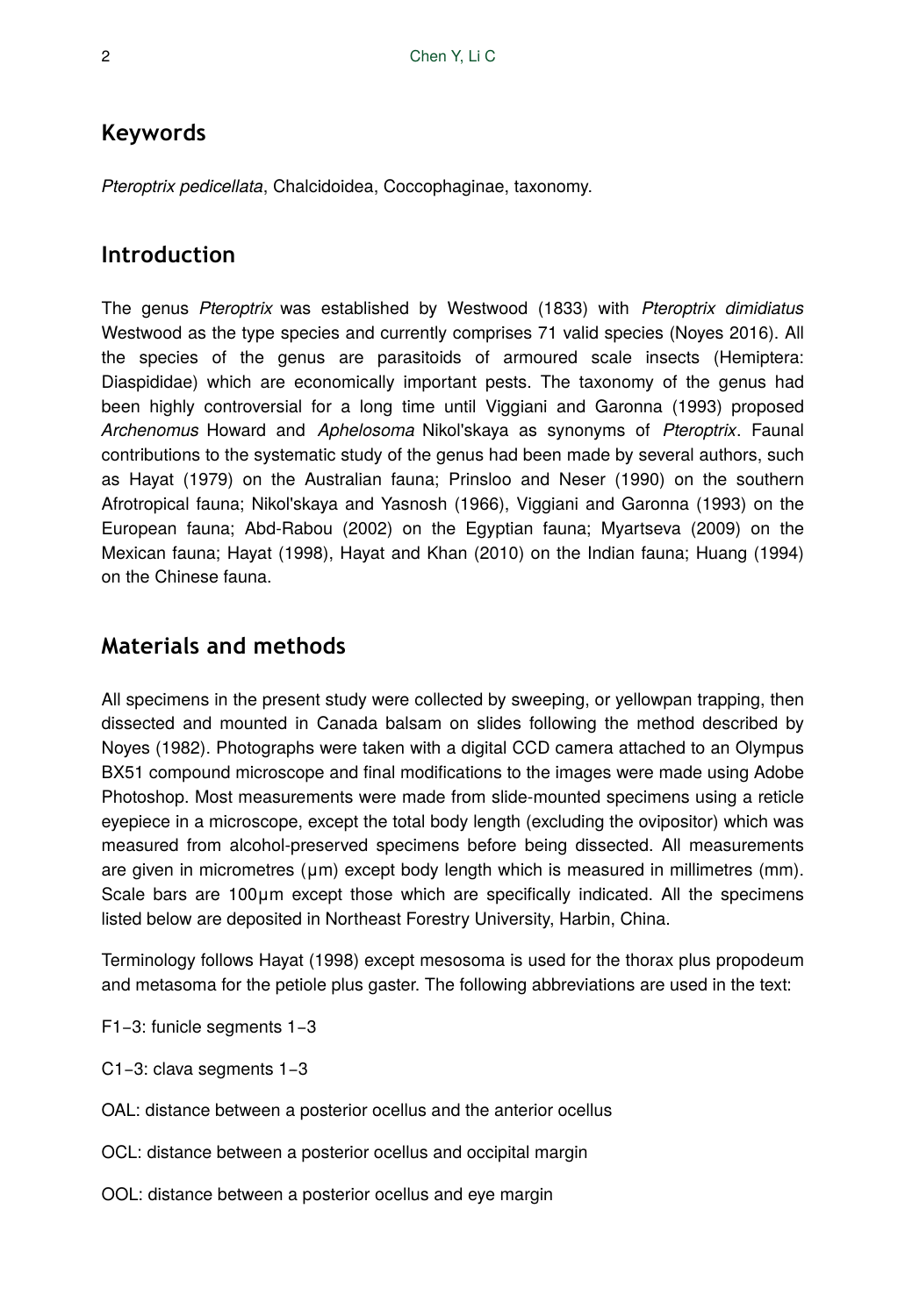TI, TII, etc.: tergites 1, 2, etc. of gaster

The following acronyms are used for the depositories:

FACC: Fujian Agriculture and Forestry University, Fuzhou, Fujian, China

NEFU: Northeast Forestry University, Harbin, China

## **Taxon treatments**

#### *Pteroptrix pedicellata* **Li & Chen, 2017, sp. n.**

• ZooBank [urn:lsid:zoobank.org:act:5F2936C8-208B-410A-BEAF-C9AE5B7BCFCC](http://zoobank.org/5F2936C8-208B-410A-BEAF-C9AE5B7BCFCC)

#### **Materials**

#### *Holotype:*

a. scientificName: *Pteroptrix pedicellata*; country: China; stateProvince: Tibet; county: Chayu; municipality: Xiachayu Town; samplingProtocol: sweeping; eventDate: 2015-05-15; sex: female; lifeStage: adult; recordedBy: Ye Chen; Chao Zhang; identifiedBy: Cheng-de Li; Ye Chen; dateIdentified: 2016-11; institutionCode: NEFU

#### *Paratype:*

a. scientificName: *Pteroptrix pedicellata*; country: China; stateProvince: Tibet; county: Chayu; municipality: Xiachayu Town; samplingProtocol: sweeping; eventDate: 2015-05-15; sex: 3 females; recordedBy: Ye Chen; Chao Zhang; identifiedBy: Cheng-De Li; Ye Chen; dateIdentified: 2016-11; institutionCode: NEFU

#### **Description**

Female. Holotype. Body length 0.51 mm. Head dark brown, eyes black. Antenna mostly brown except pedicel and C1 paler. Thorax with pronotum, most part of mid-lobe of mesoscutum and axillae dark brown, side lobes and posterior part of mid-lobe of mesoscutum pale brown, scutellum and propodeum yellowish-white. Scutellum with light blue reflection in dorsal view. Wings hyaline, distinctly infuscated below marginal vein of fore wing, venation brown. Legs extensively dark brown, except fore coxae apically, mid coxae completely, apical half of all tibiae and tarsi pallid. Metasoma dark brown with the third valvula pale brown.

Head (Fig. 1a), in frontal view, about as long as wide; frontovertex about  $0.5 \times$  head width. Ocellar triangle with apical angle obtuse. OOL larger than OCL and subequal to OAL. The sculpture and setation on the upper face as in a. Toruli with lower margins separated from mouth margin less than their own longest diameter and distance between toruli about as long as their longest diameter. Mandible tridentate. Antenna (Fig. 1b) with radicle 2.0 $\times$  as long as wide, scape 4.75 $\times$  as long as wide; pedicle 1.76 $\times$ as long as wide and  $1.20 \times$  as long as F1; F1 1.79 $\times$  as long as wide, F2 subquadrate and  $0.68\times$  as long as F1; C1 2.3 $\times$  as long as wide, a little longer than the two funicle segments combined; C2 about as long as or somewhat shorter than C1; C3 a little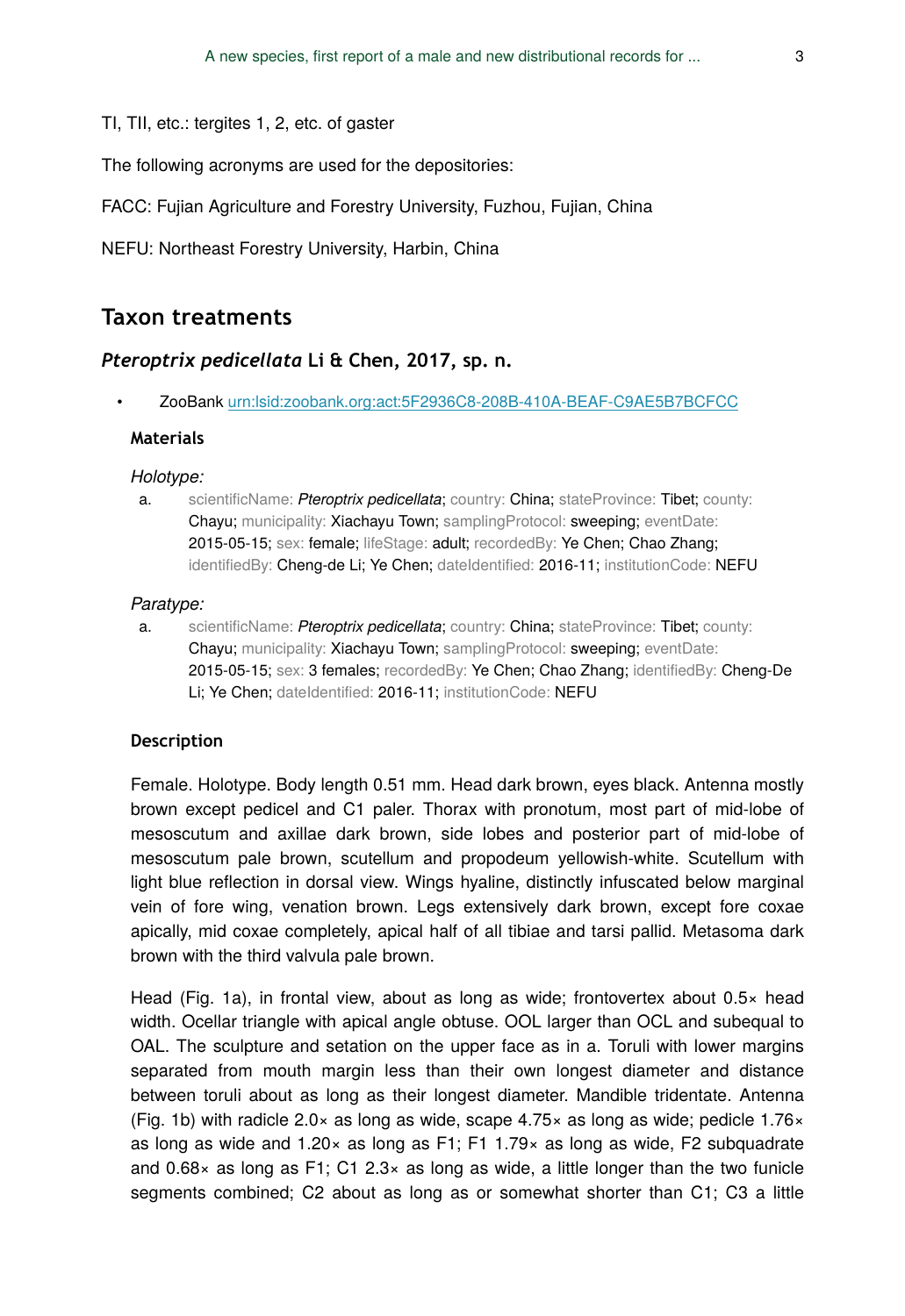longer than both C1 and C2; three clava segments gradually decreasing in width distad. Measurements, length (width): radicle, 30 (15); scape, 95 (20); pedicle, 37.5 (21.3); F1, 31.3 (17.5); F2, 21.3 (20); clava 180 (25).



Mesosoma. Mid-lobe of mesoscutum and axillae with reticulate sculpture; scutellum with extremely faint reticulation. Mid-lobe of mesoscutum 0.73× as long as wide, with 12 nearly symmetrically arranged setae; each side lobe and axilla with 1 seta;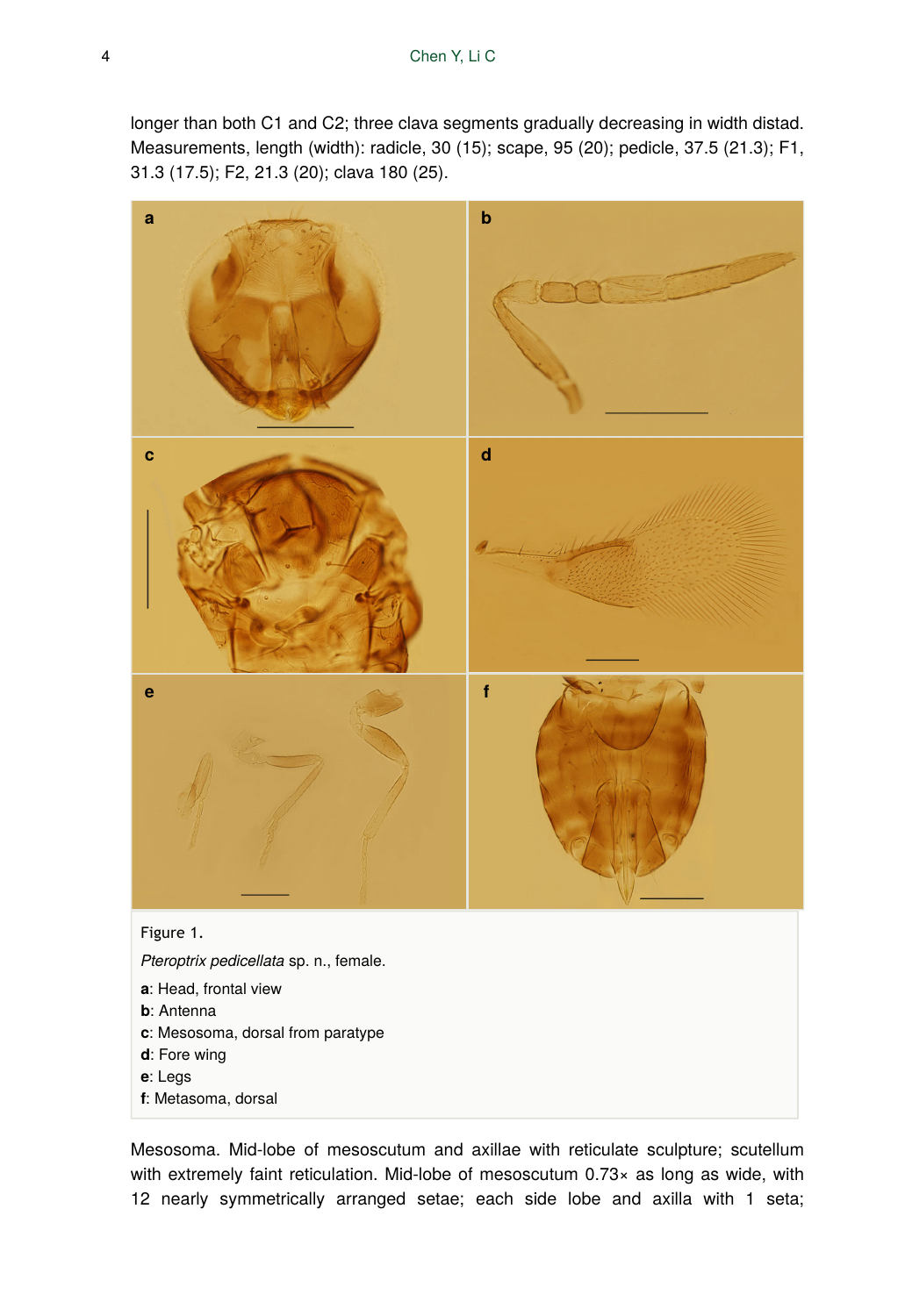scutellum 0.40× as long as wide and 0.63× as long as mid-lobe of mesoscutum. Placoid sensilla very close to the anterior scutellar setae; distance between anterior pair of scutellar setae  $1.50\times$  as long as the distance between posterior pair. Propodeum 2.60× the median length of metanotum and slightly salient posterior-medially. Mesopostphragma extending to posterior margin of TII. Fore wing (Fig. 1d)  $3.55\times$  as long as wide, densely and evenly setose; costal cell 1.58× as long as marginal vein, with 4 setae distally on dorsal surface and 4 relatively shorter setae medially on ventral surface; submarginal vein with 1 seta, marginal vein with 4 long setae along anterior margin; basal cell with 2 setae below apex of submarginal vein; marginal fringe 0.71 $\times$ as long as the greatest width of disc. Hind wing  $8.8\times$  as long as wide, with 3 rows of setae on disc; marginal fringe 2.5× the greatest width of disc. Legs (Fig. 1e) with midtibial spur  $1.31 \times$  as long as corresponding basitarsus. Measurements, length (width): fore wing, 495 (139.5); costal cell, 156.4; marginal vein, 99; stigmal vein, 30; marginal fringe, 99; hind wing, 435.6 (49.5); marginal fringe, 123.8; mid tibia, 158.4; mid-tibial spur, 45; mid basitarsus, 34.4; hind tibia, 178.2.

Metasoma (Fig. 1f). Ovipositor originating from base of TIV, 1.23× as long as mid-tibia and 1.09× as long as hind tibia, distinctly exserted at apex of gaster. Second valvifer  $3.11 \times$  as long as third valvula, the latter  $1.38 \times$  as long as mid basitarsus. Measurements: ovipositor, 195; second valvifer, 147.5; third valvula, 47.5.

Male. Unknown.

#### **Diagnosis**

Female. Body length 0.51−0.55mm. Body largely brown to dark brown; antenna (Fig. 1b) mostly brown except pedicel and C1 paler; legs (Fig. 1e) extensively dark brown, except mid coxae and apical half of all tibiae pallid. Antennal formula 1123, radicle 2.0× as long as wide, scape 4.56−4.75× as long as wide, about as long as the length of pedicel and funicle combined; pedicle 1.58−1.76× as long as wide and 1.11−1.31× as long as F1; F1 1.22−1.86× as long as wide; F2 subquadrate, 0.65−0.75× as long as F1; clava 3.27−3.60× as long as funicle. Funicle segments devoid of sensilla, each clava segment with 1 or 2 sensilla. Mid-lobe of mesoscutum (Fig. 1c) with 11−13 setae, each side lobe with 1 seta. Fore wing (Fig. 1d) 3.54−3.58× as long as wide and with its marginal fringe 0.71−0.77× wing width. Ovipositor 1.16−1.23× as long as mid-tibia and with its second valvifer 2.70–3.11× as long as third valvula. The third valvula 1.38 −1.54× as long as mid basitarsus.

**Host:** Unknown.

#### **Etymology**

The specific name refers to the fact that this species is with normal sized pedicel in comparison with *Pteroptrix macropedicellata* (Malac).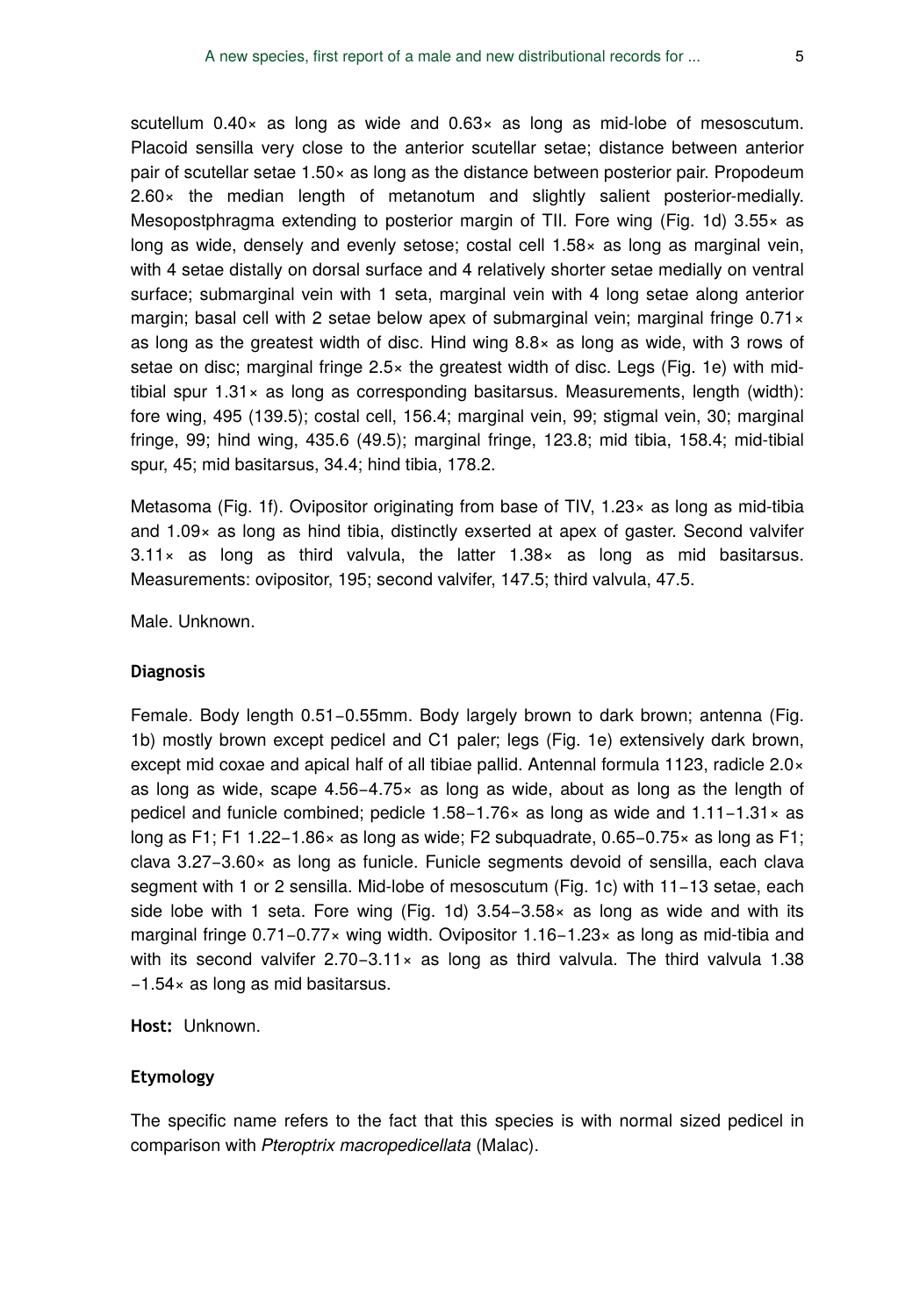#### **Distribution**

Tibet, Chayu County, Xiachayu Town

**Comments:** The new species belongs to the *dimidiata*-group (Viggiani and Garonna 1993) and superficially resembles *P. macropedicellata* (Malac) in having a similar body colour and setation on the mid-lobe of the mesoscutum. However, the new species can be separated from the latter (according to the description and figures of Nikol'skaya and Yasnosh (1966)) by the following combination of characters. *Pteroptrix pedicellata* sp. n. with relatively longer antennal scape, about as long as the combined length of pedicel, F1 and F2 (*vs* about as long as pedicel and F1 combined); normal sized pedicel, 1.58−1.76× as long as wide (*vs* 2×) and distinctly shorter than F1 + F2 (*vs* about as long as F1 + F2); shorter F1, 1.22−1.86× as long as wide (*vs* more than 2×); side lobe of mesoscutum with only 1 seta (*vs* 2 setae); relatively narrower fore wing, 3.54−3.58× as long as wide (*vs* about 3.11×).

# *Pteroptrix leptocera* **(Huang) 1992**

#### **Nomenclature**

*Archenomus leptocerus* Huang: *Huang et al. (1992)*: 167. Holotype female, China, Fujian, FACC, not examined.

*Archenomus leptocerus*: *Huang (1994)*: 120; Xu and Huang (2004): 311.

*Pteroptrix leptocera*: Viggiani and Ren (1993): 237.

#### **Material**

a. scientificName: *Pteroptrix leptocera*; originalNameUsage: *Archenomus leptocerus* Huang, 1992; country: China; stateProvince: Yunnan; county: Lianghe; samplingProtocol: yellowpan trapping; eventDate: 2013 04-29/05-01; sex: 2 females; lifeStage: adult; recordedBy: Xiang-xiang Jin; Guo-hao Zu; Chao Zhang; identifiedBy: Cheng-De Li; Ye Chen; dateIdentified: 2016-11; institutionCode: NEFU

#### **Host:** Unknown

#### **Distribution**

China (Fujian, Yunnan [**new record**]).

**Comments:** Although this species was adequately described and illustrated by Huang et al. (1992), this is the first record from Yunnan Province, China.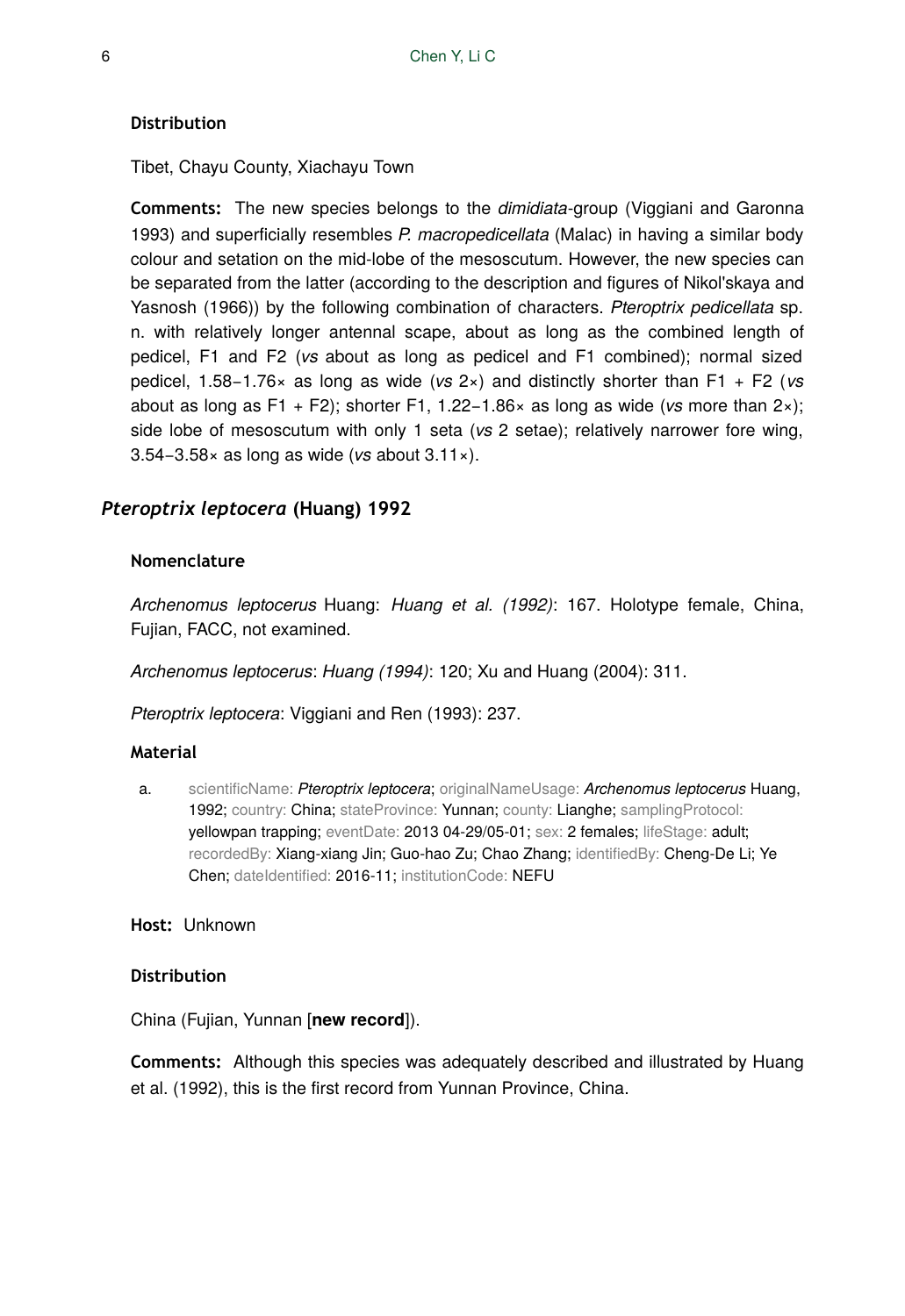## *Pteroptrix orientalis* **(Silvestri) 1909**

#### **Nomenclature**

*Archenomus orientalis* Silvestri 1909: 563. Italy, not examined.

*Archenomus orientalis*: Prinsloo and Neser (1990): 24; Huang et al. (1992): 164; Huang (1994): 103; Xu and Huang (2004): 313.

*Pteroptrix orientalis*: Viggiani and Garonna (1993): 59; Viggiani and Ren (1986): 237.

#### **Materials**

- a. scientificName: *Pteroptrix orientalis*; originalNameUsage: *Archenomus orientalis* Silvestri 1909; country: China; stateProvince: Liaoning; county: Dalian City; municipality: Pulandian; samplingProtocol: sweeping; eventDate: 1994-06-05; sex: 1 female; lifeStage: adult; recordedBy: Cheng-De Li; identifiedBy: Cheng-De Li; institutionCode: NEFU
- b. scientificName: *Pteroptrix orientalis*; country: China; stateProvince: Shandong; county: Qingdao City; municipality: Xiaozhu Mountain; samplingProtocol: sweeping; eventDate: 2014-5-20; sex: 3 females; lifeStage: adult; recordedBy: Xiang-xiang Jin;Guo-hao Zu;Sizhu Liu; identifiedBy: Cheng-De Li; Ye Chen; dateIdentified: 2016-12; institutionID: NEFU

**Host:** *Pseudaulacaspis pentagona* (Targioni-Tozzetti) (Hemiptera:Diaspididae). (Huang (1994)).

#### **Distribution**

China (Liaoning [**new record**], Shandong [**new record**], Fujian), South Korea, Japan, Italy, Dominican Republic (Noyes 2016).



*Pteroptrix orientalis*, female: Antenna.

**Comments:** Our specimens agree well with the description of Huang (1994), but the following difference should be noted: in the material from Qingdao City, F3 as in Fig. 2 with one sensillum (sensilla present only on clava segments in Huang's description).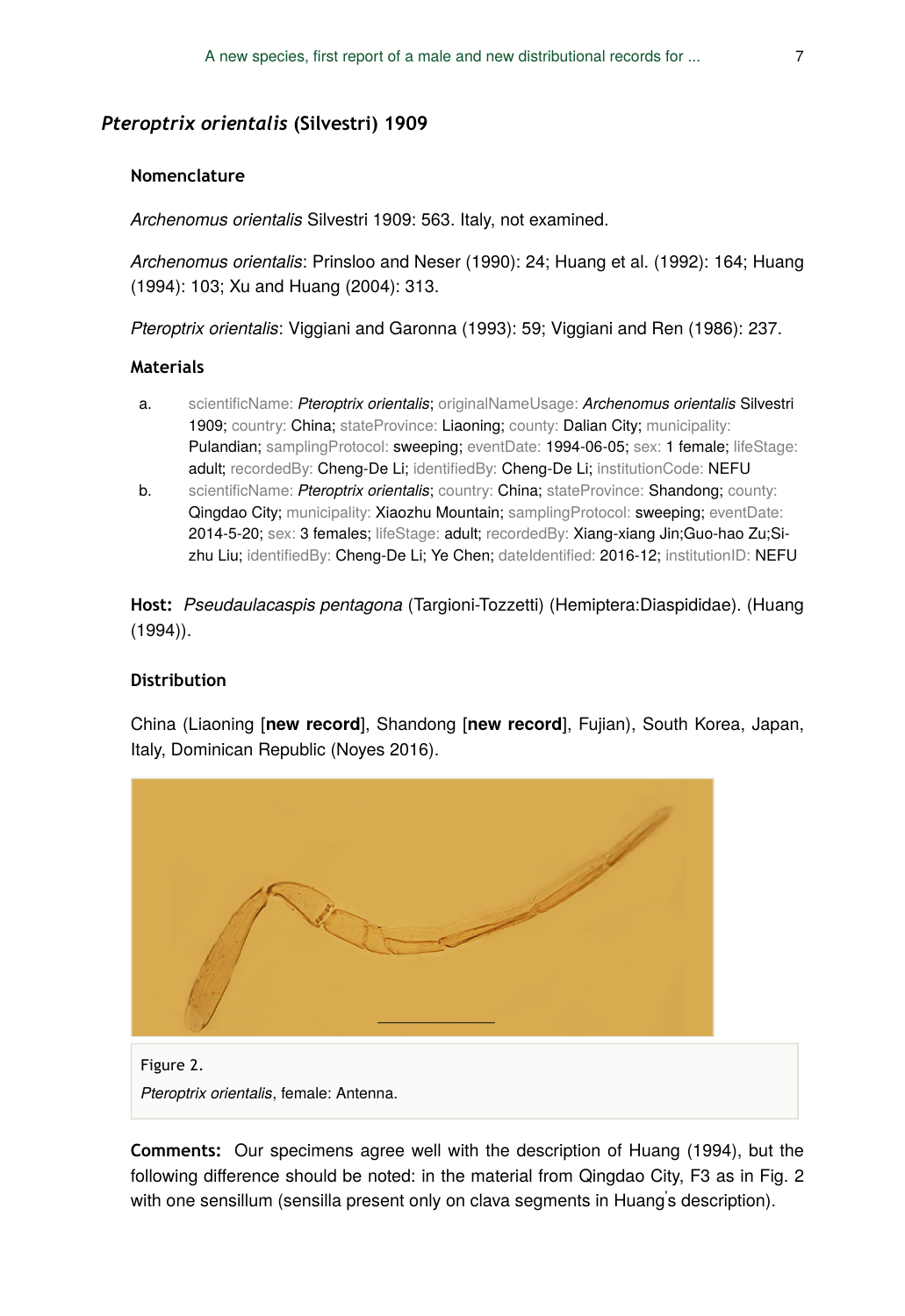#### *Pteroptrix processa* **(Huang) 1991**

#### **Nomenclature**

*Archenomus processus* Huang (1991): 396. Holotype female, China, Jiangsu, FACC, not examined.

*Archenomus processus*: Huang (1994): 114; Xu and Huang (2004): 316.

*Pteroptrix processa*: Viggiani and Ren (1993): 237; Viggiani and Garonna (1993): 61.

#### **Materials**

- a. scientificName: *Pteroptrix processa*; originalNameUsage: *Archenomus processus* Huang 1991; country: China; stateProvince: Beijing City; municipality: Chinese Academy of Sciences, Institute of Botany; samplingProtocol: yellowpan trapping; eventDate: 2012-05-09; sex: 1 female; lifeStage: adult; recordedBy: Xiu-Wei Liu; identifiedBy: Cheng-De Li; Ye Chen; dateIdentified: 2016-11; institutionID: NEFU
- b. scientificName: *Pteroptrix processa*; country: China; stateProvince: Shaanxi; county: Ningshan; municipality: Guanghuojie Town; samplingProtocol: sweeping; sex: 1 male; lifeStage: adult; recordedBy: Ye Chen; Chao Zhang; identifiedBy: Cheng-De Li; Ye Chen; dateIdentified: 2016-1; institutionID: NEFU

#### **Description**

Male. Body length 0.5 mm. Colouration similar to that of female, largely brown to dark brown. Antenna (Fig. 3a) with radicle  $2.73\times$  as long as wide; scape  $4.33\times$  as long as wide; pedicle slightly longer than wide and 0.63× as long as F1; funicle segments with F2 shortest, F3 a little longer than F1. Mid-lobe of mesoscutum with 2 setae, propodeum distinctly salient posterior-medially and 3.6 × as long as metanotum. Fore wing (Fig. 3b) 2.8  $\times$  as long as wide, marginal fringe 0.48  $\times$  as long as the greatest width of wing. Genitalia as in Fig. 3c and  $0.55 \times$  as long as midtibia.

**Host:** *Pseudaulacaspis pentagona* (Targioni-Tozzetti) (Hemiptera: Diaspididae), (Huang 1991).

#### **Distribution**

China (Fujian, Jiangsu, Beijing [**new record**], Shaanxi [**new record**]).

**Comments:** This species is unique for the genus in having the mid-lobe of mesoscutum with only 2 setae and propodeum distinctly salient posterior-medially. This is the first report for its male.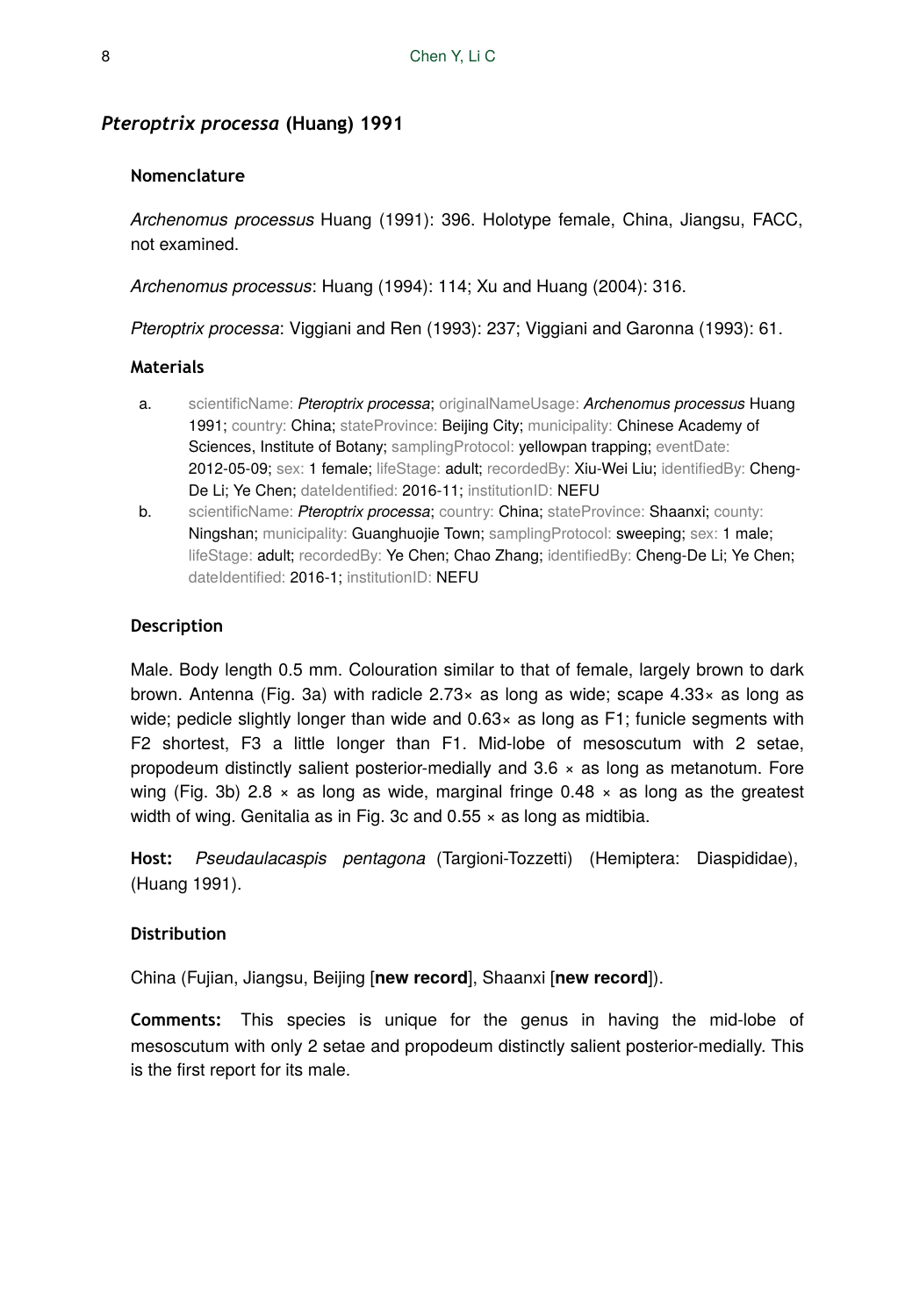

# **Acknowledgements**

This project was supported by the National Natural Science Foundation of China (Grant No. 31470652). We are grateful to Dr Xiu-wei Liu, Dr Xiang-xiang Jin, Dr Guo-hao Zu, Miss Si-zhu Liu and Mr Chao Zhang for specimen collection.

# **References**

- Abd-Rabou S (2002) Revision of Aphelinidae (Hymenoptera) from Egypt. Second International Conference of Plant Protection Research Institute, Dokki, Giza, Egypt 1: 268‑296.
- Compere H (1953) An appraisal of Silvestri's work in the Orient for the University of California, some misidentifications corrected and two forms of *Casca* described as new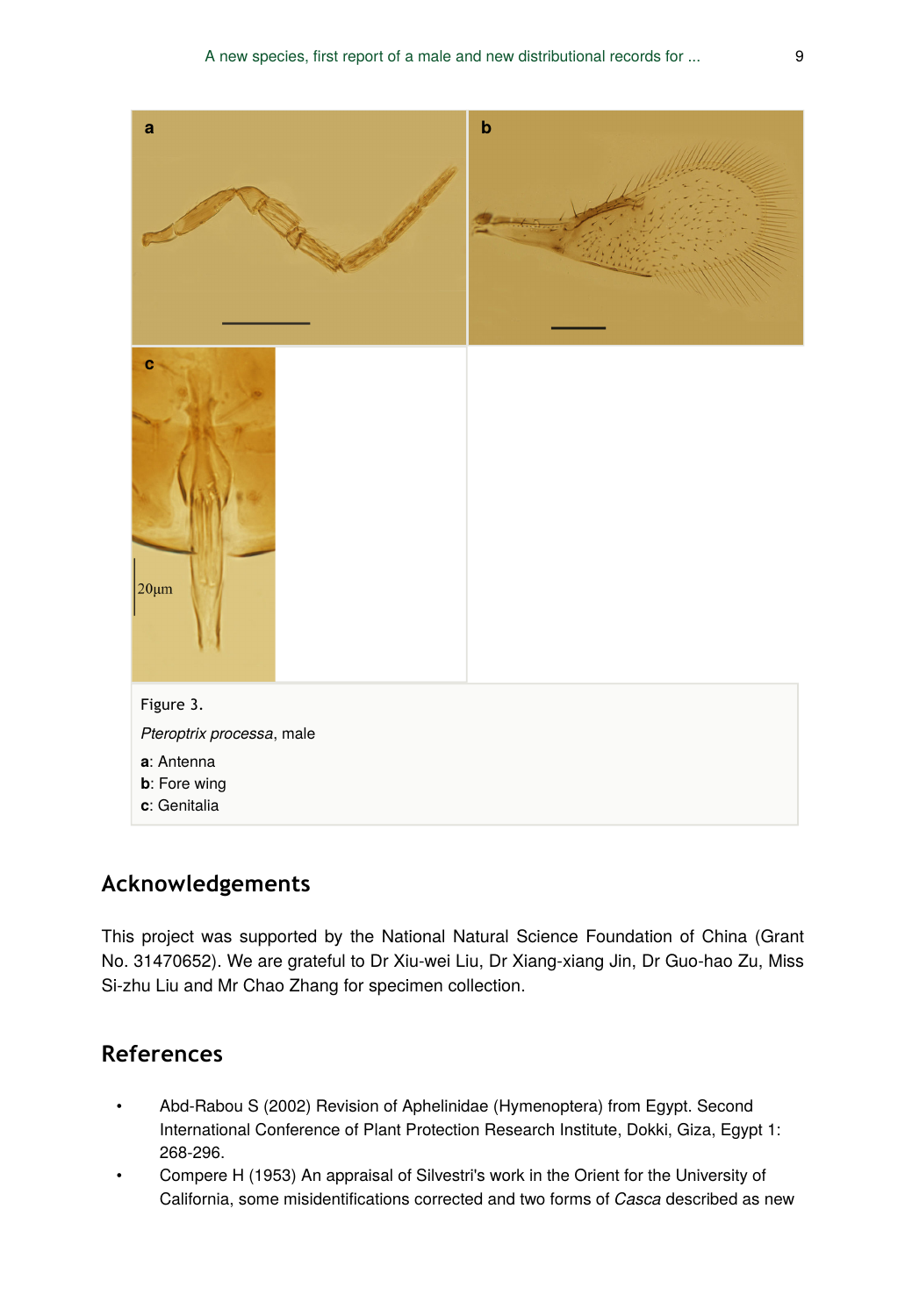species. Bollettino del Laboratorio di Zoologia Generale e Agraria della Facoltà Agraria in Portici 33: 35‑47.

- Flanders SE (1966) Unique biological aspects of the genus *Casca* and a description of a new species (Hym. Aphelinidae). Annals of the Entomological Society of America 59 (1): 79‑82.<https://doi.org/10.1093/aesa/59.1.79>
- Hayat M (1979) The tetramerous Aphelinidae (Hymenoptera) of Girault from Australia, with a key to the World genera. Systematic Entomology 4: 119-132. [https://](https://doi.org/10.1111/j.1365%E2%80%933113.1979.tb00628.x.) [doi.org/10.1111/j.1365–3113.1979.tb00628.x.](https://doi.org/10.1111/j.1365%E2%80%933113.1979.tb00628.x.)
- Hayat M (1998) Aphelinidae of India (Hymenoptera: Chalcidoidae): A taxonomic revision. Memoirs on Entomology 13: 1‑416.
- Hayat M, Khan FR (2010) Additions to the Aphelindae of India (Hymenoptera: Chalcidoidea): 1. On species of *Ablerus* Howard, *Coccobius* Ratzeburg, *Coccophagus* Westwood, *Pteroptrix* Westwood, and *Idiococcobius* Hayat gen. nov. Colemania 21: 1‑3.
- Howard LO (1907) New genera and species of Aphelininae with a revised table of genera. Technical Series, Bureau of Entomology, United States Department of Agriculture 12(4): 69‑88.
- Huang J (1991) Systematic studies of Aphelinidae II. Descriptions of four new species of *Archenomus* Howard from China (Hymenoptera: Aphelinidae). Journal of Fujian Agricultural College 20(4): 391‑397.
- Huang J (1994) Systematic studies on Aphelinidae of China (Hymenoptera: Chalcidoidea). Chongqing Publishing House, Chongqing, 348 pp.
- Huang J, Lin XL, Lin CF (1992) Systematic studies of Aphelinidae III. The species of *Archenomus* Howard from China (Hymenoptera: Aphelinidae). Journal of Fujian Agricultural College 21(2): 163-171.
- Myartseva SN (2009) Two new species of *Pteroptrix* Westwood, 1833 (Hymenoptera: Aphelinidae) from Mexico. Zoosystematica Rossica 18(1): 102‑108.
- Nikol'skaya MN, Yasnosh VA (1966) Aphelinids of the European part of the USSR and the Caucasus (Hymenoptera: Aphelinidae). Opredeliteli po Faune SSSR 91: 1‑296.
- Noyes JS (1982) Collecting and preserving chalcid wasps (Hymenoptera: Chalcidoidea). Journal of Natural History 16: 315‑334. [https://](https://doi.org/10.1080/00222938200770261.) [doi.org/10.1080/00222938200770261.](https://doi.org/10.1080/00222938200770261.)
- Noyes JS (2016) Universal Chalcidoidea Database. World Wide Web electronic publication.<http://www.nhm.ac.uk/chalcidoids>. Accessed on: 2017-2-16.
- Prinsloo GL, Neser OC (1990) The southern African species of *Archenomus* Howard (Hymenoptera: Aphelinidae) with a key to species of the World. Entomology Memoir of the Department of Agricultural Development of the Republic of South Africa 79: 1‑2.
- Silvestri F (1909) Notizie e descrizioni preliminari di insetti parassiti della *Diaspispentagona*. Attidella Reale Accademia dei Lincei. Rendiconti. Roma. Classe Scienze Fiziche, Matematiche e Naturali 18(1): 563‑565.
- Viggiani G, Garonna AP (1993) Le specie italiane del complesso *Archenomus* Howard, *Archenomiscus* Nikol'skaja, *Hispaniella* Mercet e *Pteroptrix* Westwood, con nuove combinazioni generiche (Hymenoptera: Aphelinidae). Bollettino del Laboratorio di Entomologia Agraria 'Filippo Silvestri' 48: 57‑88.
- Viggiani G, Ren H (1986) Two new aphelinids from China (Hymenoptera: Chalcidoidea). Bollettino del Laboratorio di Entomologia Agraria 'Filippo Silvestri' 43: 35‑37.